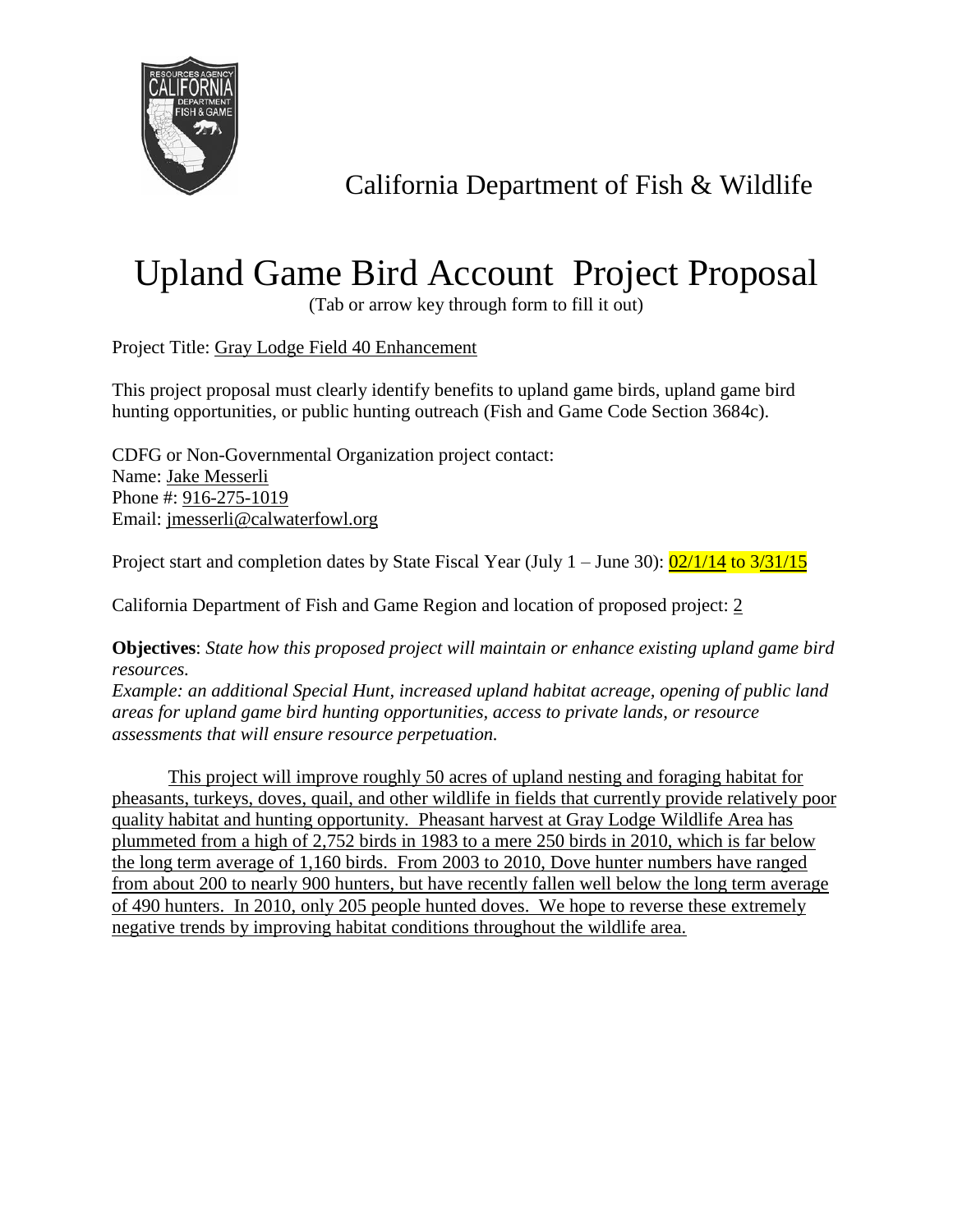



**Benefits**: *Describe benefits to upland game bird species, upland game bird public hunting opportunities, or public outreach and education relating to upland game bird hunting.*

Fields 40 at Gray Lodge currently provides relatively poor quality nesting and foraging habitat for pheasants, doves, turkeys, quail and other wildlife. The vegetative complex is dominated by annual plants that provide little structure or food value during critical nesting and over wintering periods. Existing irrigation capabilities do not exist. This project will develop and implement a comprehensive habitat enhancement plan for roughly 50 acres. A topographic and existing conditions survey will be completed to gather information necessary to properly grade the field and construct an irrigation system that will provide managers full control over independently managed units. The field will be divided into thirds using the diversified upland habitat unit (DUHU) concept that is currently being implemented throughout the wildlife area. A perennial grass mix will be planted over roughly 1/3 of the acreage, while the remaining 2/3 of the acreage will be planted to food plots. The field will be designed so that crop types can be rotated on an annual or semi-annual basis. Areas planted to perennial grass will remain productive for 3-5 years before it's necessary to set back succession. Expected benefits are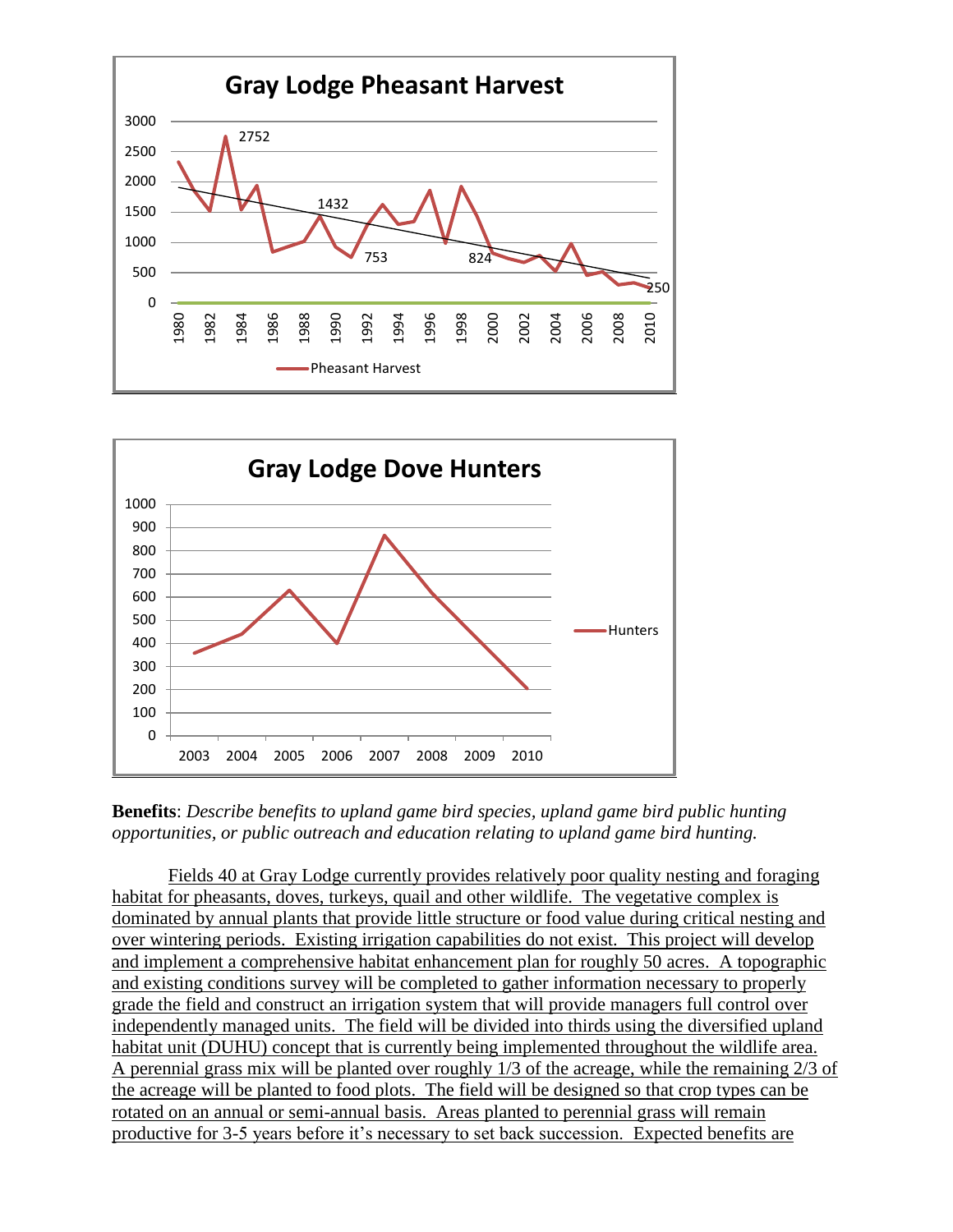improved nesting, foraging, and over wintering habitat, which should result in higher pheasant, turkey, dove, and quail populations and ultimately more hunter opportunity.

**Schedule of project tasks**: *A brief project summary is required annually for multi year projects and a final project report by August 1st following the fiscal year of project completion. Please summarize your projected tasks by date:*

The following schedule is weather dependent and may vary from the dates and ranges listed below. In general, we propose to prep the fields as early as we can in the spring to avoid the nesting season and control weed germination. Food plot planting should be done in the spring. Nesting cover will be installed in the fall. Herbicide and mowing applications will be done as necessary in the fall and spring depending on timing of rain events and weed germination.

| <b>Tasks</b>                                     | <b>Start Date</b> | <b>Finish Date</b> |  |
|--------------------------------------------------|-------------------|--------------------|--|
| Topographic and Existing Conditions Survey       | 8/1/13            | 8/30/13            |  |
| Comprehensive Habitat Enhancement Plan & Grading | 9/1/13            | 10/15/13           |  |
| <b>Irrigation System</b>                         | 9/1/13            | 10/15/13           |  |
| Field Disking and Seed Bed Prep                  | 10/15/13          | 10/30/13           |  |
| <b>Fall Upland Cover Planting</b>                | 11/1/13           | 11/30/13           |  |
| Food Plot Planting                               | 3/1/14            | 4/31/14            |  |
| Spring Mowing and/or Herbicide Application       | 2/1/14            | 3/31/14            |  |

The following pages include tables that you may use to fill in your budget breakdown. Please feel free to generate your own tables, but all information must be included. Additional information such as area maps should also be included.

## *SEE ATTACHED BUDGET TABLE*

List any CDFG personnel participation by name and classification:

| Name: Andy Atkinson | <b>Classification: Senior Wildlife Biologist</b> |
|---------------------|--------------------------------------------------|
| Name:               | Classification: enter classification here        |
| Name:               | Classification: enter classification here        |